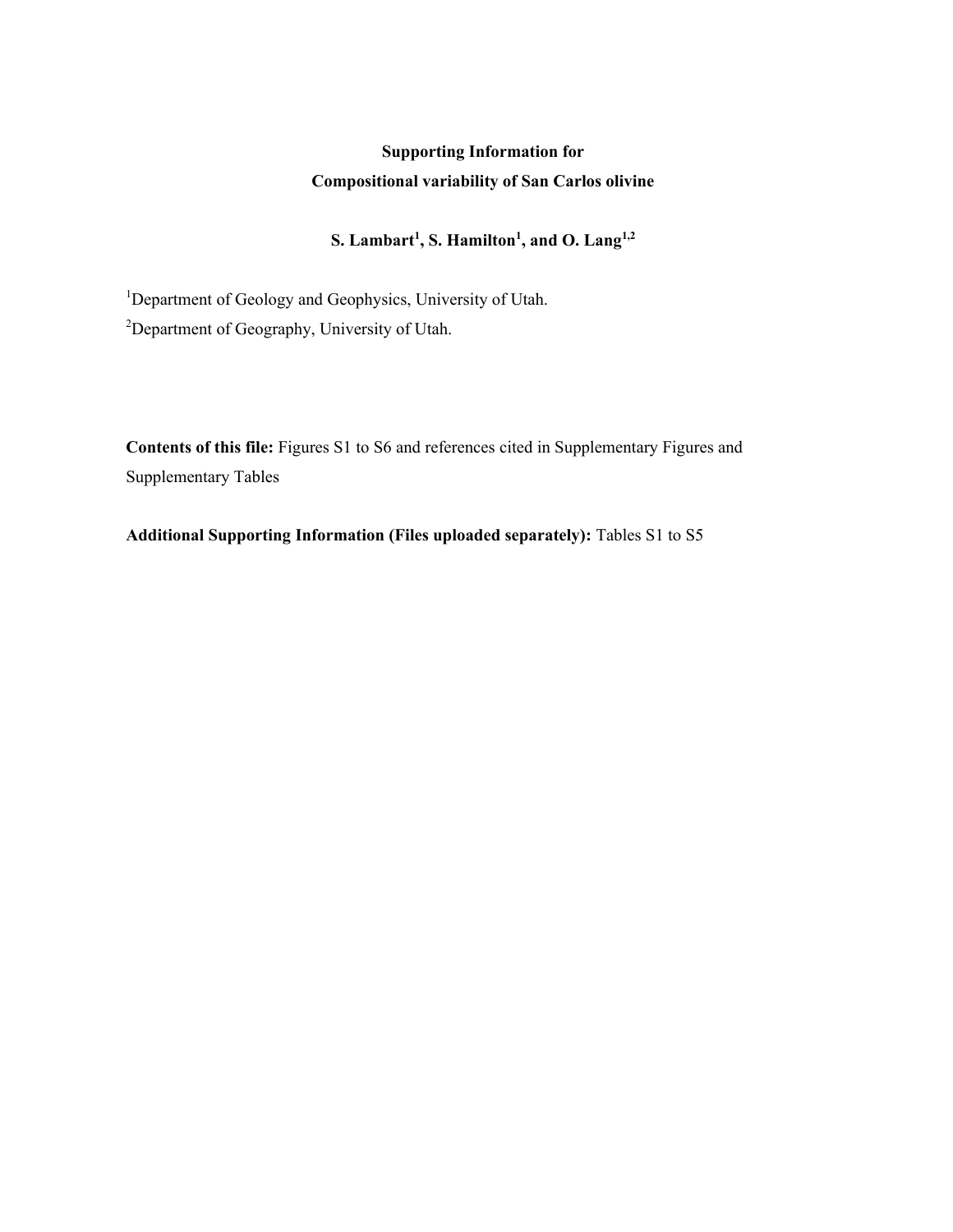*Supplementary Figures.*



**Figure S1.** (a) Comparison between the average concentration in copper before correction obtained for olivine analyses performed on xenoliths using <sup>63</sup>Cu and <sup>65</sup>Cu. (b) Example of signal obtained for <sup>63</sup>Cu and <sup>65</sup>Cu showing a peak of intensity at the beginning of the line (sample: SC3-2). The shaded area shows the discarded part of the signal to correct for the presence of the inclusion. Note the log-scale on the intensity axis.



**Figure S2.** MnO (wt. %) profiles in three large San Carlos grain (non-USNM distributed) using the one-step setup. Distance is normalized to compare the three grains. Spatial resolution is 100 $\mu$ m. The shaded area around each profile represents  $\pm$  2AE.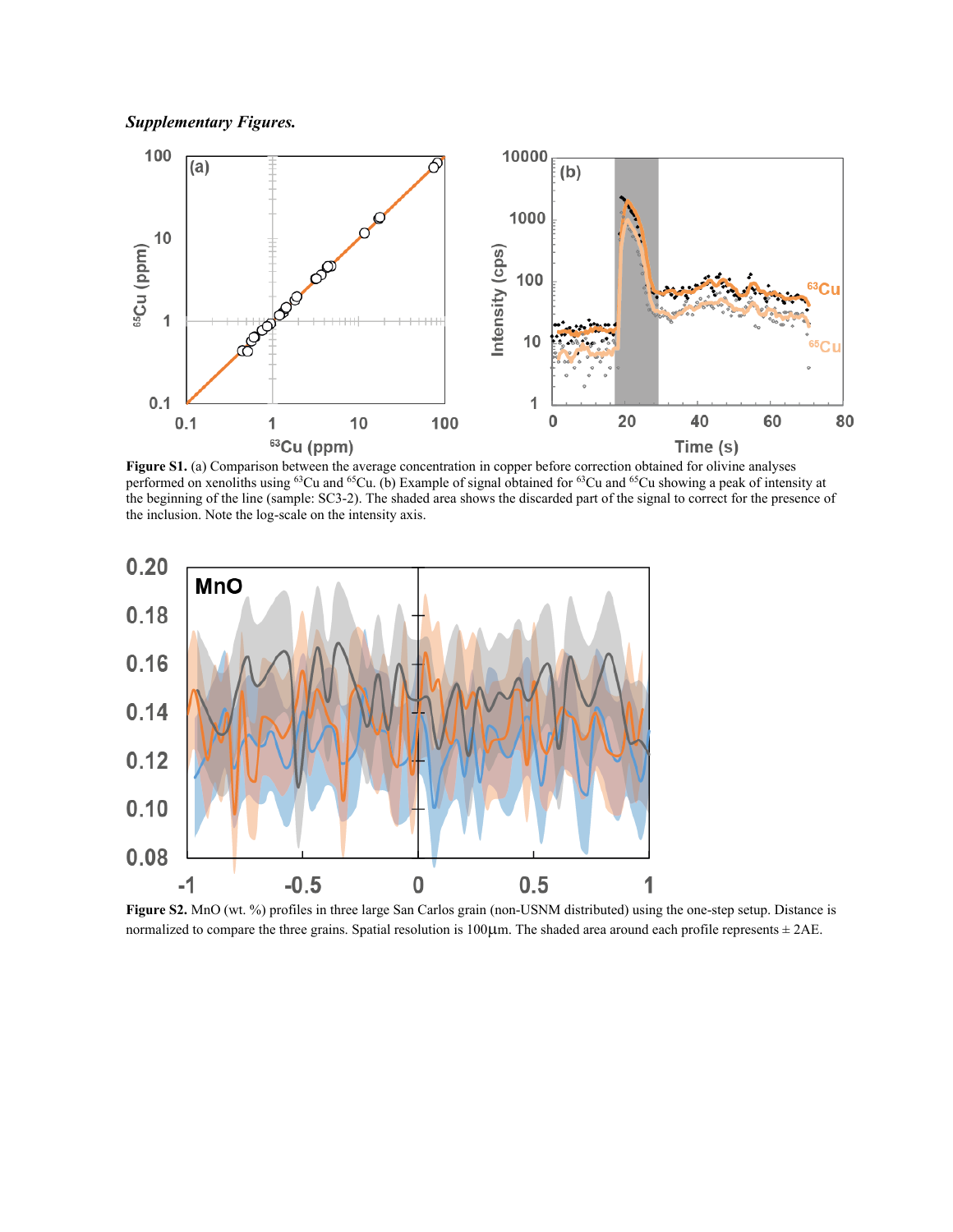

**Figure S3.** Compositions of the clinopyroxenes analyzed in this study (yellow: pyroxenite; blue: peridotite). Diagram was built with PX-NOM (Sturm, 2002).



**Figure S4.** Minor elements concentrations in the olivines from the xenoliths. Both 1-step and two-step analyses are represented.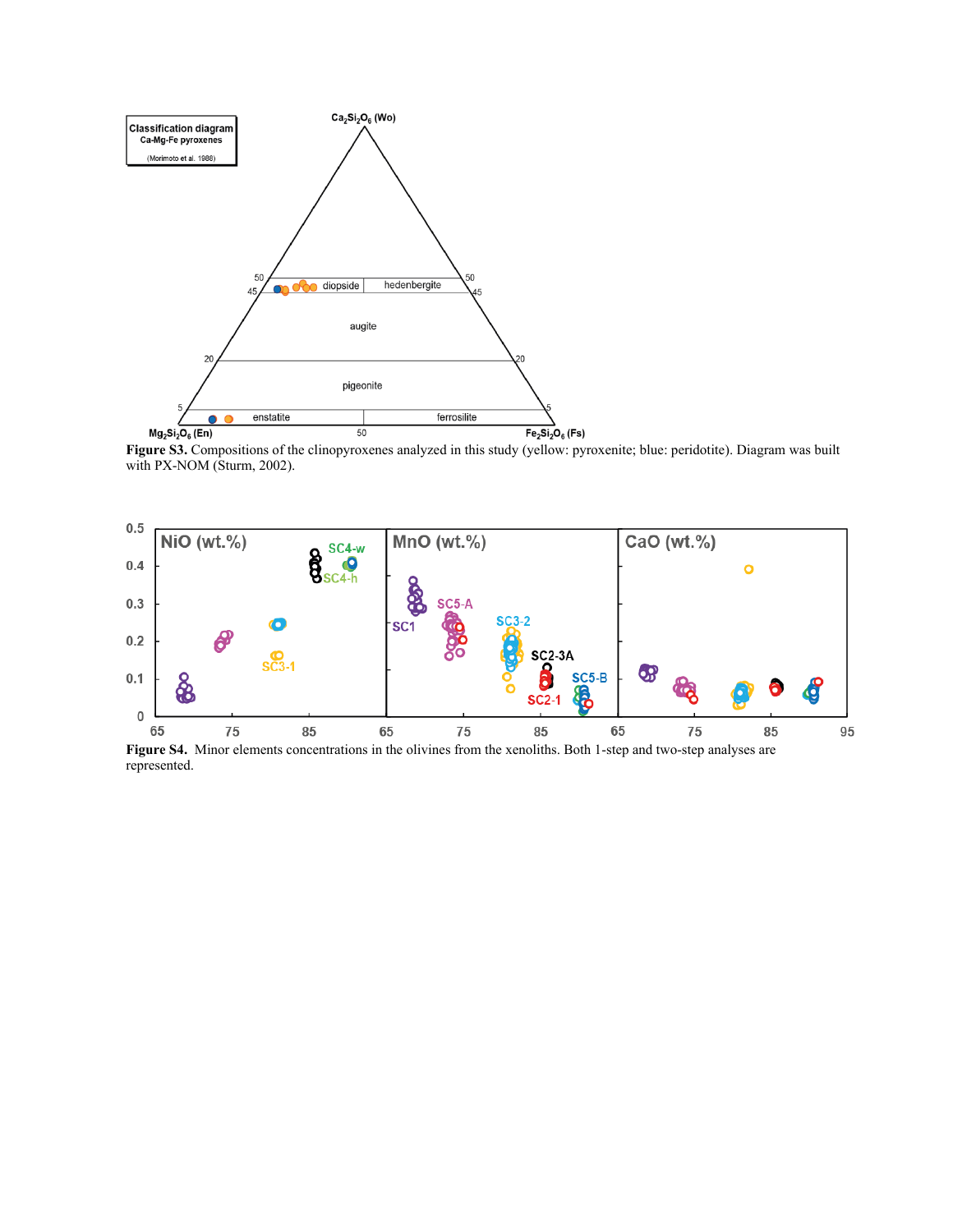

**Figure S5.** TiO<sub>2</sub> vs Na<sub>2</sub>O in clinopyroxene analyzed in this study (open circles) compared with the extrapolation trend obtained from the clinopyroxenes (black circles) along the liquid line of descent of a tholeiitic basalt during equilibrium crystallization at 1 GPa (Villiger et al., 2004). The color code is the same than in Figure S3.



Figure S6. Relative variability (RSD=2SD/Average concentration) of the trace and minor element concentrations in the olivine for the xenoliths SC5-A, SC3-1, SC3-2 and SC2-1.